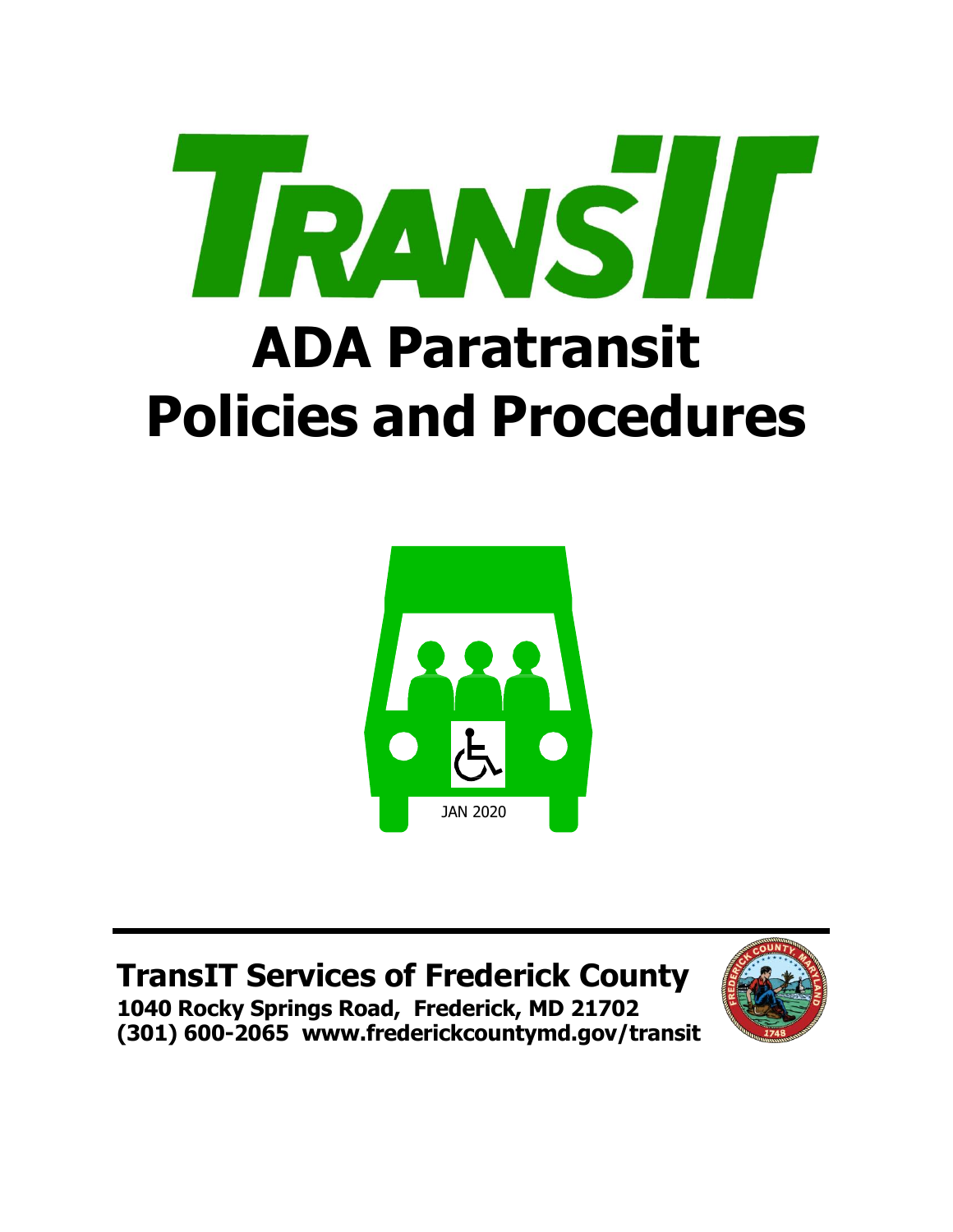| How to Appeal if Your Application for ADA Paratransit is Denied  11 |    |  |  |  |
|---------------------------------------------------------------------|----|--|--|--|
|                                                                     |    |  |  |  |
|                                                                     |    |  |  |  |
|                                                                     |    |  |  |  |
|                                                                     |    |  |  |  |
|                                                                     | 13 |  |  |  |
|                                                                     | 13 |  |  |  |
|                                                                     | 14 |  |  |  |
|                                                                     | 14 |  |  |  |
|                                                                     | 14 |  |  |  |
|                                                                     | 14 |  |  |  |
|                                                                     | 14 |  |  |  |
| OTHER SERVICES WHICH MAY MEET YOUR TRANSPORTATION NEEDS             | 14 |  |  |  |
|                                                                     | 14 |  |  |  |
|                                                                     | 15 |  |  |  |
|                                                                     | 15 |  |  |  |
|                                                                     |    |  |  |  |
|                                                                     |    |  |  |  |
|                                                                     |    |  |  |  |
|                                                                     |    |  |  |  |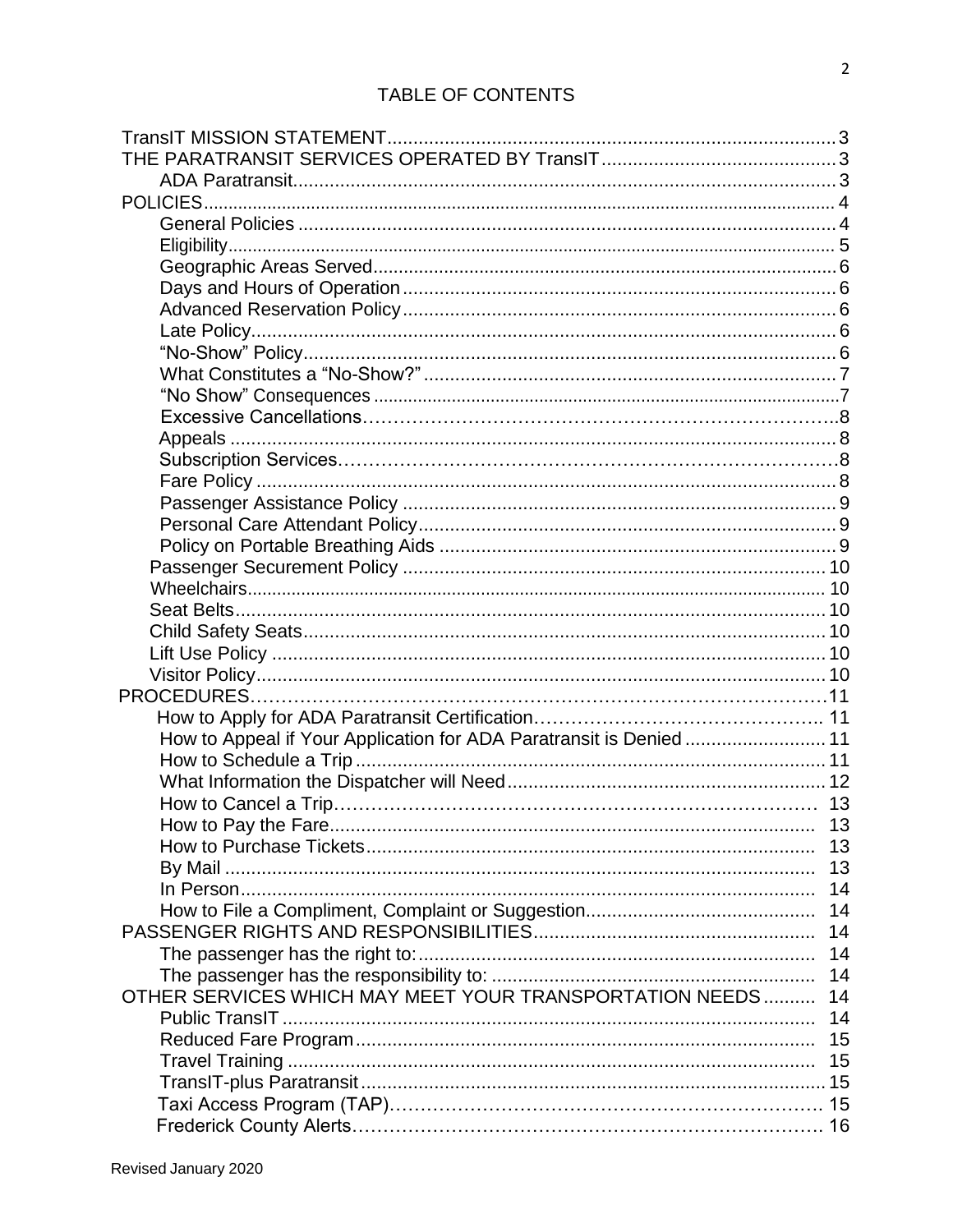This document is available in large print or audiotape format upon request by persons with visual or other disabilities.

## <span id="page-2-0"></span>**TransIT MISSION STATEMENT**

TransIT is a team of transportation professionals committed to providing high-quality public transportation, paratransit, and commuter services in a safe, dependable, and courteous manner. TransIT promotes mass transportation alternatives in the region and assists Frederick County citizens to select the most cost-effective and convenient transportation alternative.

## <span id="page-2-1"></span>**THE PARATRANSIT SERVICES OPERATED BY TransIT**

TransIT offers two paratransit services for persons with disabilities: TransIT-plus and ADA Paratransit. The two services have different eligibility requirements and different service characteristics (including fares, trip purpose restrictions, and advanced reservation requirements). Please refer to the TransIT-plus Policies and Procedures for more detailed information about TransIT-plus.

- 1. **TransIT-plus** is our countywide, shared-ride, curb-to-curb paratransit service for senior citizens and persons with disabilities. People who have full Medicaid coverage and have an approval from the Medical Assistance Transportation Program may use TransIT-plus for their medical appointments. Passenger trips will be coordinated to serve as many people as possible and to use our vehicles in the most efficient manner.
- 2. **ADA Paratransit**, is available only within a ¾ mile radius of all TransIT's fixed and deviated-fixed Connector and Shuttle bus routes and is provided only to persons with disabilities that prevent them from using accessible fixed-route transit. ADA Paratransit service is provided during the same days and hours as our fixed-route bus services. Trip purposes are unrestricted.

## <span id="page-2-2"></span>**ADA Paratransit**

ADA Paratransit is a service provided only to individuals with disabilities who are unable to ride accessible fixed-route public bus service because of their disability. ADA Paratransit service is designed to ensure that the civil rights of these individuals are guaranteed as protected under the Americans with Disabilities Act of 1990 (ADA). ADA Paratransit is comparable to TransIT's fixed-route bus service in Frederick City in terms of service area, days and hours of service, fares and response time as defined by the Americans with Disabilities Act and subsequent rulings of the U.S. Department of Transportation.

TransIT's ADA Paratransit is a component of our TransIT-plus service. ADA Paratransit's eligibility criteria are more restrictive than those of TransIT-plus (which is available to any senior or disabled person in Frederick County), but ADA Paratransit provides a higher level of service than does TransIT-plus in order to meet fixed-route comparability standards as required under the ADA. Persons who are eligible for ADA Paratransit are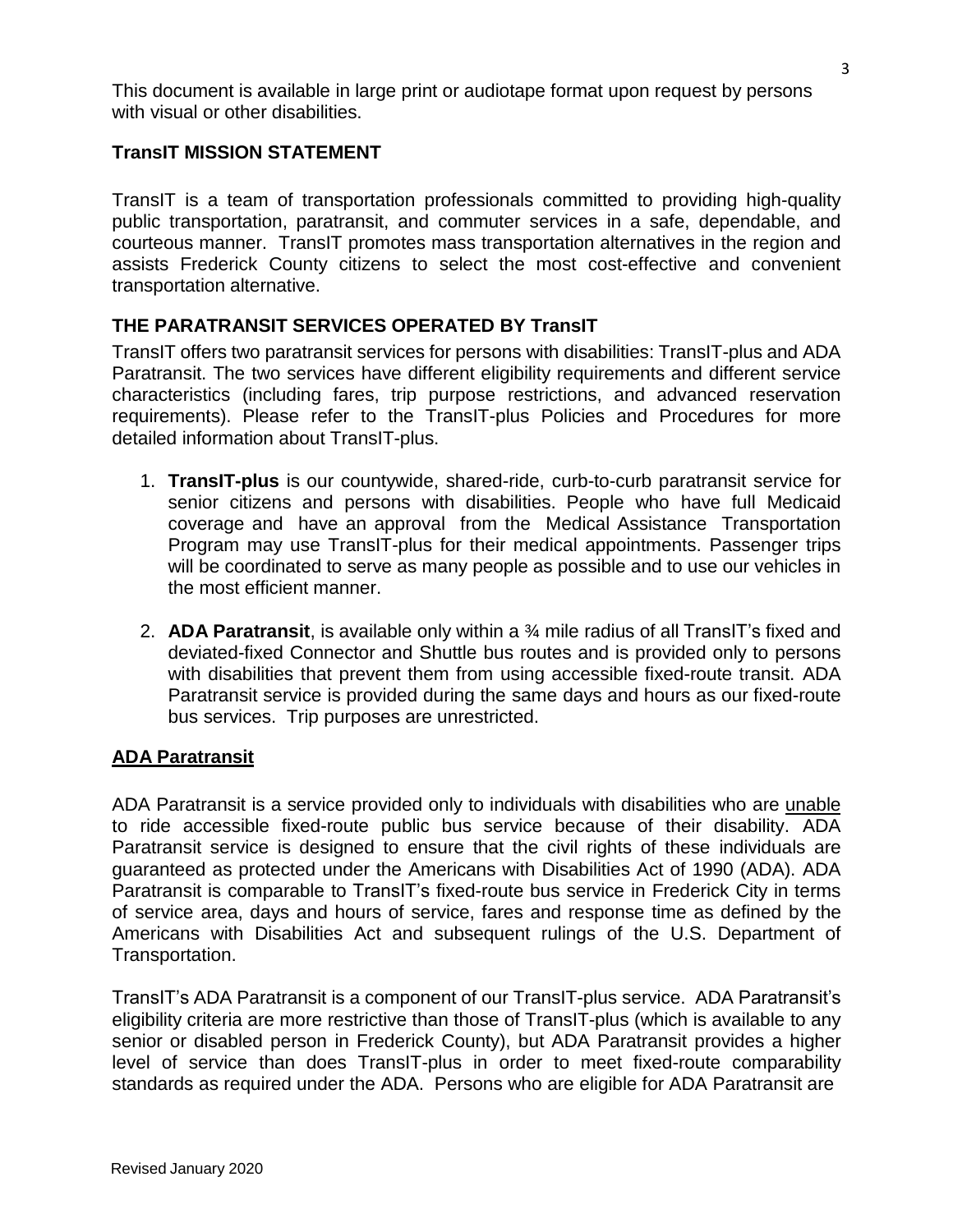also eligible for TransIT-plus. However, persons who are eligible for TransIT-plus are not necessarily eligible for ADA Paratransit.

Passenger trips will be coordinated to serve as many people as possible and to use our vehicles in the most efficient manner.

## <span id="page-3-0"></span>**POLICIES**

#### <span id="page-3-1"></span>**General Policies**

The following policies apply to all of TransIT's services, including TransIT-plus:

- 1. Passengers must pay the fare upon boarding the vehicle. Exact change, valid ticket or pass is required. Token Transit mobile tickets must be activated prior to boarding. Note: Token Transit mobile tickets are not available for TransIT-plus or ADA Para Transit.
- 2. For the comfort of all passengers, smoking, eating, drinking, chewing, and using illegal substances in TransIT vehicles are prohibited.
- 3. When playing an audio device, use a headset and keep the volume low so that others are not disturbed. Also, be considerate of other passengers when using personal communication devices. Keep the conversation brief and your voice low.
- 4. Limit your conversation with the driver to questions regarding TransIT services only, so the driver can focus his/her attention on safe driving.
- 5. A driver may refuse to transport a passenger who appears to be under the influence of alcohol, illegal or dangerous substances whose behavior or language appears abusive, offensive, disorderly, or dangerous to himself, the driver or other passengers.
- 6. For the safety of all, passengers shall not place articles in the aisles of the TransIT vehicle. Articles carried onto the bus are to be held by the passenger or secured under the seat.
- 7. Reserve priority seating for those who need it.
- 8. Children under age 12 must be accompanied by a parent or guardian.
- 9. Strollers, baby carriages, and portable shopping carts must be folded and stowed underneath the seat. It is mandatory that the aisles be kept clear for safety reasons.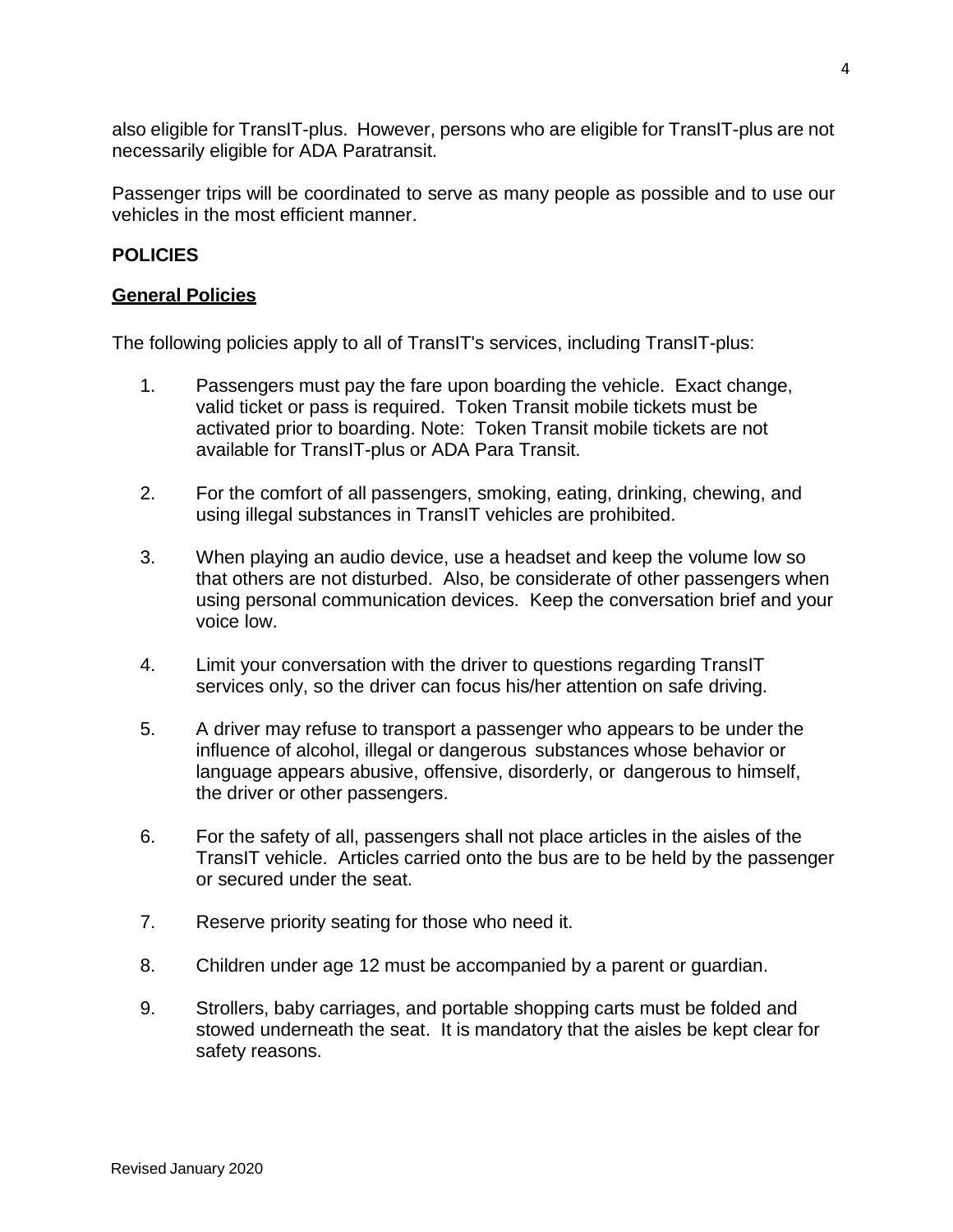- 10. The amount of groceries or bags carried on the bus will be limited to what the passenger can carry in one trip. The driver cannot assist with these items.
- 11. Service animals are any guide dog, signal dog, or other animal **individually trained** to work or perform tasks for an individual with a disability, including, but not limited to, guiding individuals with impaired vision, alerting individuals with impaired hearing to intruders or sounds, providing minimal protection or rescue work, pulling a wheelchair, or fetching dropped items, and are permitted on board TransIT vehicles. Paratransit riders should contact TransIT in advance to ensure space is available to accommodate the service animal. Other pets and animals are not permitted on TransIT vehicles.
- 12. Combustible items, such as gasoline, are not permitted on board.
- 13. Guns of any kind are not permitted on board, including pellet guns, paint ball, or air guns.

#### **The remaining policies are specific to ADA Paratransit.**

#### <span id="page-4-0"></span>**Eligibility**

Persons with disabilities who are unable to ride accessible fixed-route bus service because their disability prevents it are eligible for ADA Paratransit certification. Eligible individuals will fall under one of these three major categories.

- 1. Individuals who are unable to "navigate" to the fixed-route system.
- 2. Individuals who are unable to get to the bus stop, wait for a bus, or use the accessible buses. For example, someone who has extreme fatigue and can't walk the distance to the bus stop.
- 3. Individuals who use wheelchairs would not automatically qualify for ADA Paratransit, since the fixed-route buses are accessible. Exceptions can occur on the days when the wheelchair lift is not functioning, or if the path between the individual's home and the nearest bus stop has environmental barriers that prevent them from getting to the stop (such as sidewalks without curb cuts, sidewalks under construction, or winter weather conditions).

Both temporary and permanent conditions may qualify an individual for ADA Paratransit services.

Passengers must be certified as ADA Paratransit-eligible before ADA Paratransit service can be scheduled, with the exception of visitors who have been certified as ADA Paratransit-eligible with other fixed-route transit systems and provide proof of certification. These individuals are eligible for temporary visitor status and do not need to be recertified by TransIT unless they will be using the service more than 21 days during the calendar year.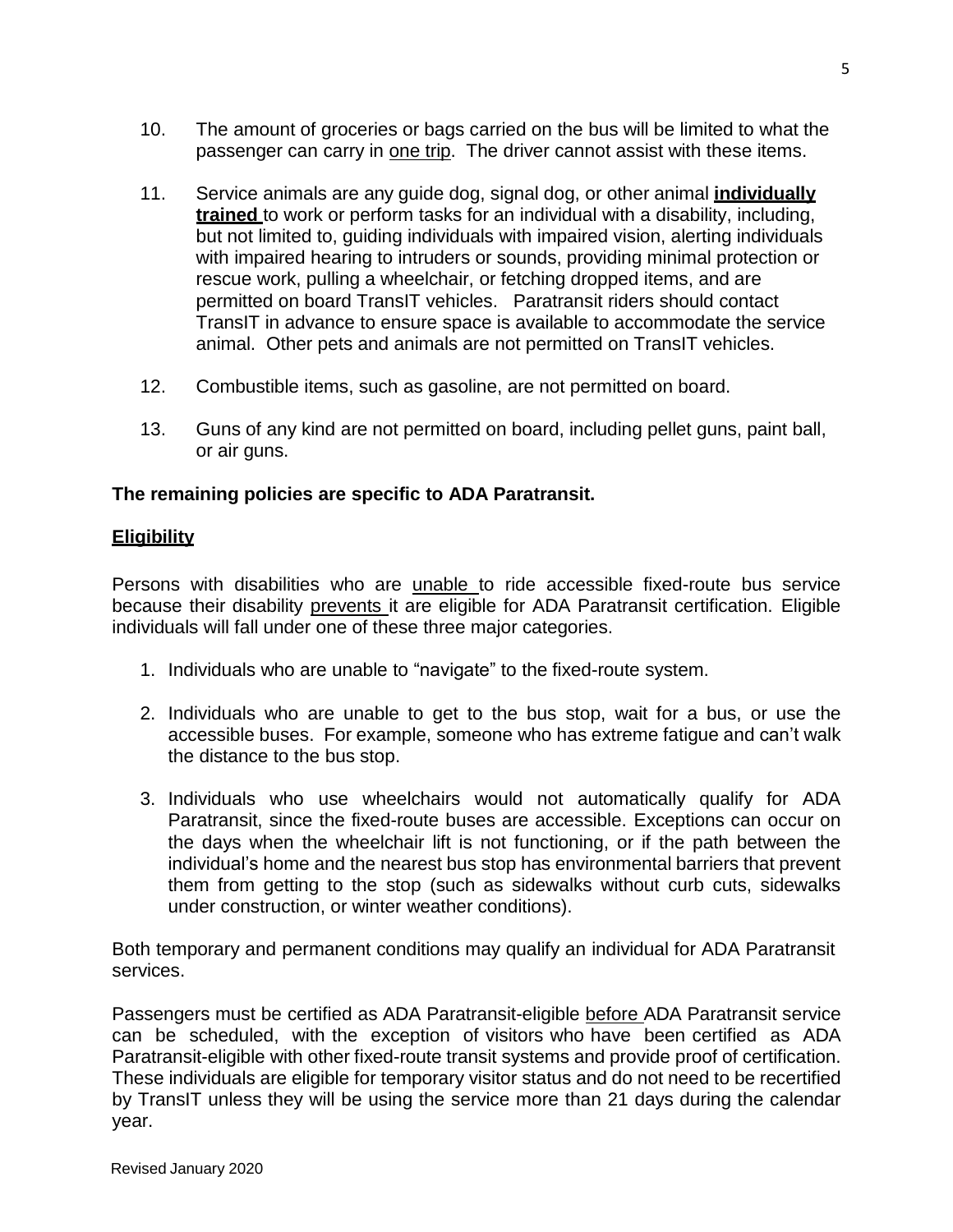#### <span id="page-5-0"></span>**Geographic Areas Served**

ADA Paratransit is available within a  $\frac{3}{4}$  mile radius of all TransIT's fixed and deviatedfixed Connector and Shuttle bus routes. A map showing our fixed routes and the areas served by ADA Paratransit will be provided upon request. Origins and destinations outside of this service area will not be served by ADA Paratransit, although they may be served by TransIT-plus (Frederick County). ADA Paratransit will provide a level of service that is comparable to the regular fixed-route bus service.

#### <span id="page-5-1"></span>**Days and Hours of Operation**

The hours of operation for ADA Paratransit are Monday–Thursday, 5:30 a.m. to 9:30 p.m., Friday 5:30 a.m. to 9:45 p.m., and Saturday 7:30 a.m. to 9:45 p.m. ADA Paratransit may be provided directly by TransIT or by a private operator under contract to Frederick County.

ADA Paratransit service does not operate on the following holidays: New Year's Day, Memorial Day, Independence Day, Labor Day, Thanksgiving Day, and Christmas Day. For specific dates of these holidays during the current year, please call the TransIT office at 301.600.2065.

#### <span id="page-5-2"></span>**Advanced Reservation Policy**

Trip reservations, including return trips, must be received no later than 4:00 p.m. on the day before the requested service. Reservations are accepted as much as 10 days in advance. Your trip may be scheduled up to one hour (60 minutes) earlier or later than your requested pick-up time in order to serve as many people as possible and to use our vehicles in the most efficient manner.

#### <span id="page-5-3"></span>**Late Policy**

In order to provide service to as many people as possible, it is essential that all passengers be ready at their scheduled time. Passengers who are not ready for their scheduled pickup time cause the driver to fall behind schedule and inconvenience other passengers. Therefore, there is a five-minute limit to the amount of time TransIT-plus drivers will wait for a late passenger.

It is the passenger's responsibility to be ready and waiting by their scheduled pick-up time. If the passenger is not ready and boarding the bus within five minutes of the scheduled pickup time, and has not called the dispatcher to reschedule or cancel the trip, the driver will notify the dispatcher and depart for next pickup, and the late passenger will be considered "no-show."

#### **"No-Show" & Cancellation Policy**

From time to time, it may be necessary for a scheduled passenger to cancel a trip for unexpected circumstances beyond their control. Last minute cancelations, or "noshows," are detrimental to the efficient and effective operations of a demand-response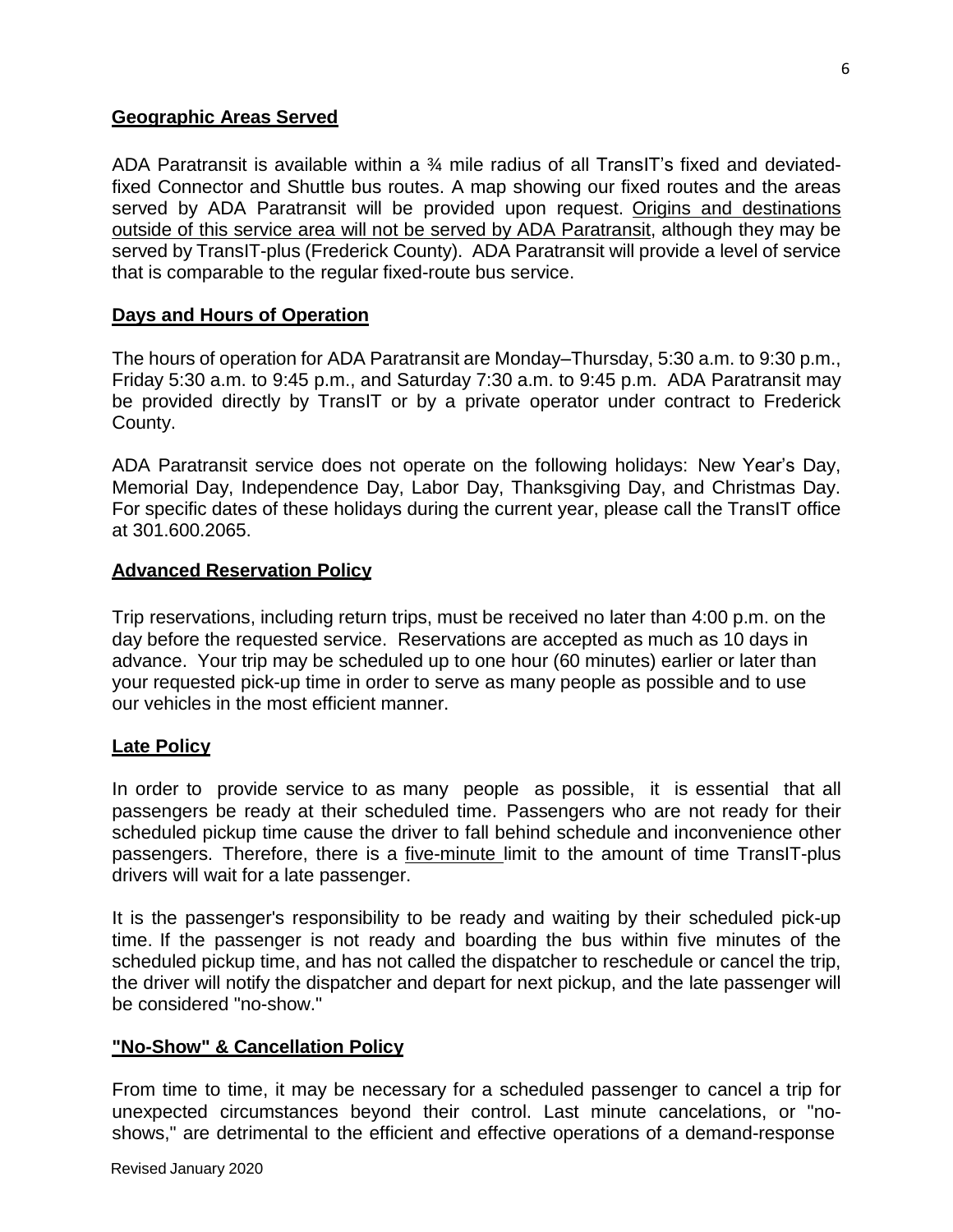transportation system. No-shows waste resources that could be used to provide transportation to other passengers. Therefore, TransIT-plus has instituted a "noshow" policy to prevent and remedy abuse.

#### <span id="page-6-0"></span>**What Constitutes a "No-Show"?**

If an ADA Paratransit passenger is unable to make his or her scheduled trip, and does not call the dispatcher to cancel the trip at least 2 hours prior to the scheduled pick-up time, the trip will be a late cancel and considered a "noshow." Passengers who are not ready by their scheduled pick-up time may also be considered a "no- show" if they are more than five minutes late; the driver will leave after waiting five minutes and contacting the dispatcher. The only exception to this is a return trip from a medical appointment; if you are not seen timely for your appointment and this changes your return trip, please notify TransIT as soon as possible. We will reschedule your return trip for later the same day.

#### **Excessive Cancellations**

TransIT-plus is not always able to provide trips for all requests. Once all available spaces are booked we must deny a passenger's request for a trip. Passengers who regularly cancel their trips prevent others from utilizing the service. Therefore, this practice cannot be permitted. Excessive cancelations are more than 2 round trips in a 30 day period. **Trips with TransIT-plus should not be made as a backup plan. There are limited resources, so please be considerate of others, and only schedule a trip when you are certain you plan to use it.**

| <b>No-Show and Excesdive Cancelation Consequences</b> |
|-------------------------------------------------------|
|-------------------------------------------------------|

| First offense                                                                                                 | 2 no-shows or 4 late cancels in<br>30 days                           | <b>Written Reminder</b>                                                                                         |  |  |
|---------------------------------------------------------------------------------------------------------------|----------------------------------------------------------------------|-----------------------------------------------------------------------------------------------------------------|--|--|
| Second offense                                                                                                | Any additional offenses in 30 days<br>(3 no-shows or 5 late cancels) | Verbal warning and warning letter                                                                               |  |  |
| Third offense                                                                                                 | Any additional offenses in 45 days<br>(4 no-shows or 6 late cancels) | Suspension of service for one month & fine<br>amounting to fares of all three no-shows                          |  |  |
| Fourth offense                                                                                                | Any additional offenses in 45 days<br>(5 no-shows or 7 late cancels) | Suspension of service until reinstated at the<br>discretion of the Operations Manager, a<br>minimum of 3 months |  |  |
| An offense will be dropped if a subsequent offense does not occur within 45 days of the preceding<br>offense. |                                                                      |                                                                                                                 |  |  |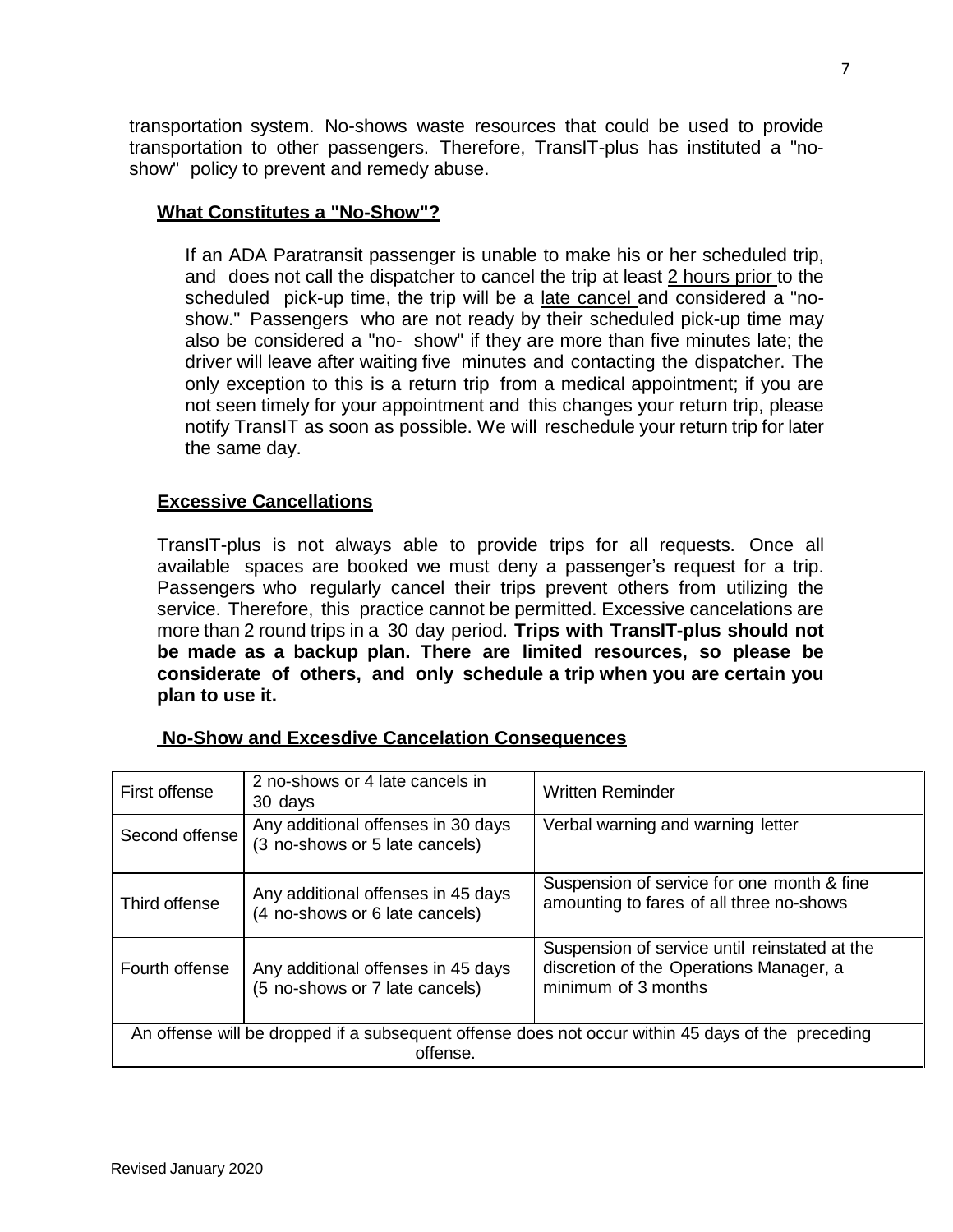#### **Appeals Process**

The passenger may appeal any consequence if he or she feels a "no-show" or cancellation occurred because of unexpected circumstances beyond his or her control (e.g. medical or family emergency). Written appeals sent within ten (10) calendar days of notification of the offense to TransIT Services, Assistant Director of Operations, 1040 Rocky Springs Road, Frederick, MD. 21702, or emai[l](mailto:) [transit@frederickcontymd.gov.](mailto:)

#### **Subscription Services**

Passengers who require regular, repeated visits for treatment, such as 3-times per week dialysis, may have their trips placed on the Subscription Service, if room permits. These trips are then pre-scheduled for the same weekdays and times in the future. Passengers do not have to call to request the trip, but must call to cancel their trip if it will not be needed.

Consequences for No Show and Late Cancellations follow the same process as regular trips, with the addition of being removed from Subscription Service with the third offense. After the one month suspension is up, the passenger will not be returned to Subscription Service. If, after 6 months of calling to schedule their trips, there are not any No Shows or Late Cancels, the passenger may send a request to the Operations Manager requesting reinstatement to the Subscription Service. Depending upon this ruling, and if there is available room, the passenger MAY be reinstated.

#### <span id="page-7-0"></span>**Fare Policy**

The fare for an ADA Paratransit trip is \$3.00 each way.

A registered Personal Care Attendant may accompany their client at no additional charge. One other additional companion may accompany the individual with prior notice to the dispatcher for \$3.00 each way. Additional companions may be transported on a spaceavailable basis for the same fare.

Since persons who are eligible for ADA Paratransit are also eligible for TransIT-plus, they may choose to schedule medical trips between 8:00 a.m. and 4:00 p.m., Monday-Friday, under the TransIT-plus program, with at least two (2) business days before your appointment time (reservations accepted up to ten(10) calendar days in advance. Please inform the dispatcher when scheduling which service you are requesting.

#### <span id="page-7-1"></span>**Passenger Assistance Policy**

All TransIT drivers are trained in passenger assistance techniques and will provide passenger assistance, if requested, in boarding and disembarking the vehicle. Passenger assistance may include guiding the passenger to the vehicle, lending a steady arm for balance in boarding the vehicle, finding a seat or securing a wheelchair.

Revised January 2020 However, ADA Paratransit drivers will not provide assistance that involves bearing weight, including lifting and carrying passengers. The driver may refuse service if the passenger cannot safely travel to and from the vehicle without the driver lifting or carrying the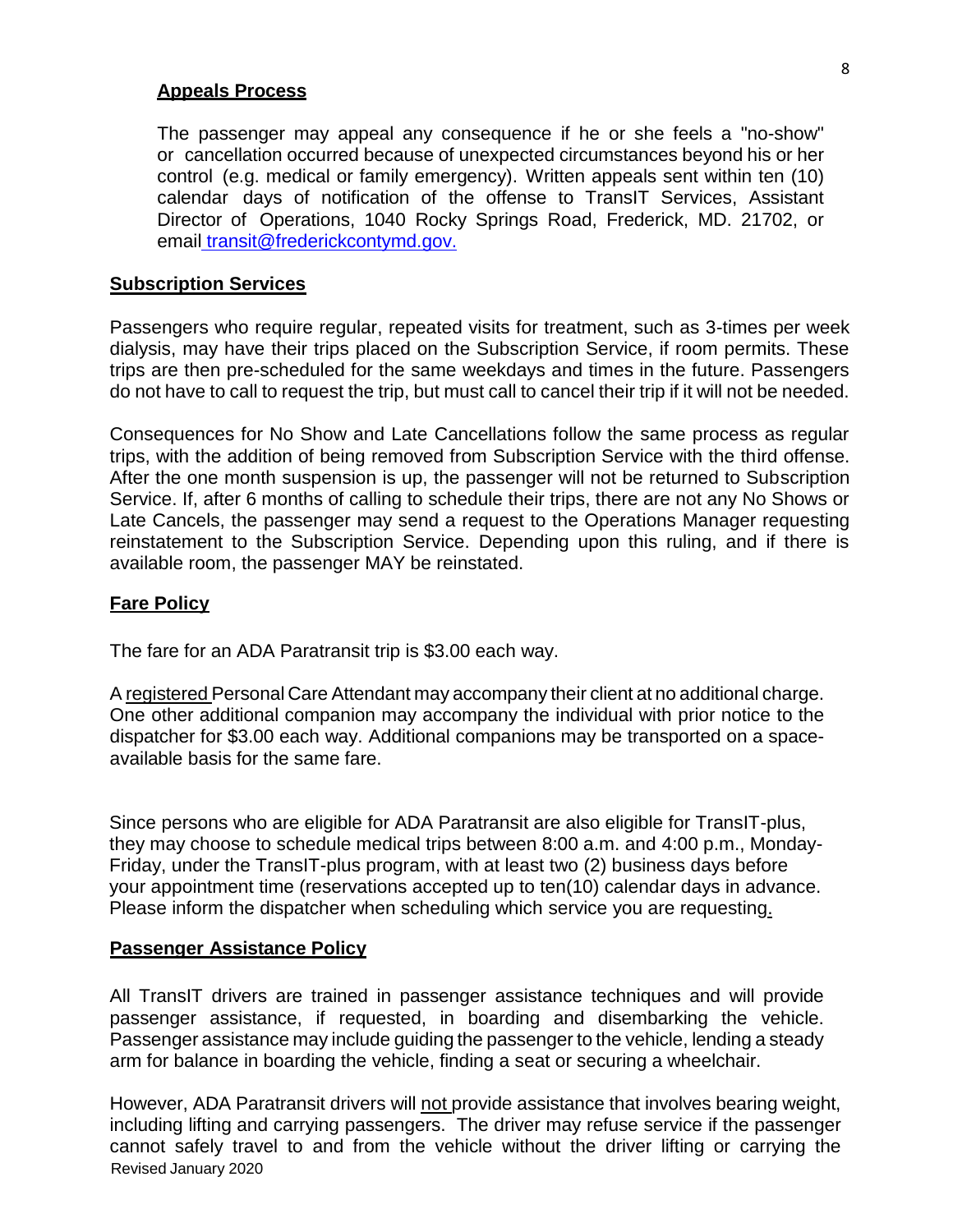passenger. Individuals who need extensive assistance in traveling should arrange for a Personal Care Attendant to accompany and assist them. ADA Paratransit does not provide Personal Care Attendants. When service is first provided to a new passenger, a Supervisor may be present to assess assistance needs of the new passenger. ADA Paratransit drivers will not enter passenger's homes. For the safety and protection of both drivers and passengers, it is against our policy to provide this type of assistance.

ADA Paratransit is not a delivery service. Passengers are responsible for carrying their own belongings. Packages that cannot be stowed on your lap or under the seat are not permitted.

## <span id="page-8-0"></span>**Personal Care Attendant Policy**

A Personal Care Attendant (PCA) is someone designated or employed specifically to help an individual with a disability meet his or her personal needs in daily living activities. Individuals who need extensive assistance in traveling (beyond that which the TransIT-plus driver can provide), including lifting, carrying, support during the ride, and behavior control, must arrange for a PCA to accompany and assist them. TransIT-plus does not provide PCAs.

Passengers needing the assistance of a PCA must register the PCA with TransIT. A registered PCA may accompany the passenger free of charge.

It is strongly recommended that a person who requires the use of a PCA to travel always travel with their PCA since drivers cannot provide assistance beyond that which is described in the previous section.

## <span id="page-8-1"></span>**Policy on Portable Breathing Aids**

Portable oxygen supplies and respirators are permitted on board ADA Paratransit with proper notification. Oxygen tanks must be secured so they do not move during transport.

Information about the use of this equipment must be provided to the dispatcher when scheduling service.

## <span id="page-8-2"></span>**Passenger Securement Policy**

## <span id="page-8-3"></span>**Wheelchairs**

All wheelchairs (those measuring no more than 30 inches wide, from outsides of wheels, and 48 inches long, from the back wheels to the required footrests, and weighing no more than 600 pounds total combined weight of the chair and person) will be accommodated. If the total combined weight of the individual and their wheelchair exceeds 600 pounds, TransIT's ability to accommodate the wheelchair will be evaluated on a case-by-case basis.

All wheelchairs must be secured to the vehicle in the designated area. The driver will provide assistance in securing the wheelchair. Wheelchairs that cannot be properly secured (i.e. three-wheeled scooters) will be accommodated as long as they meet the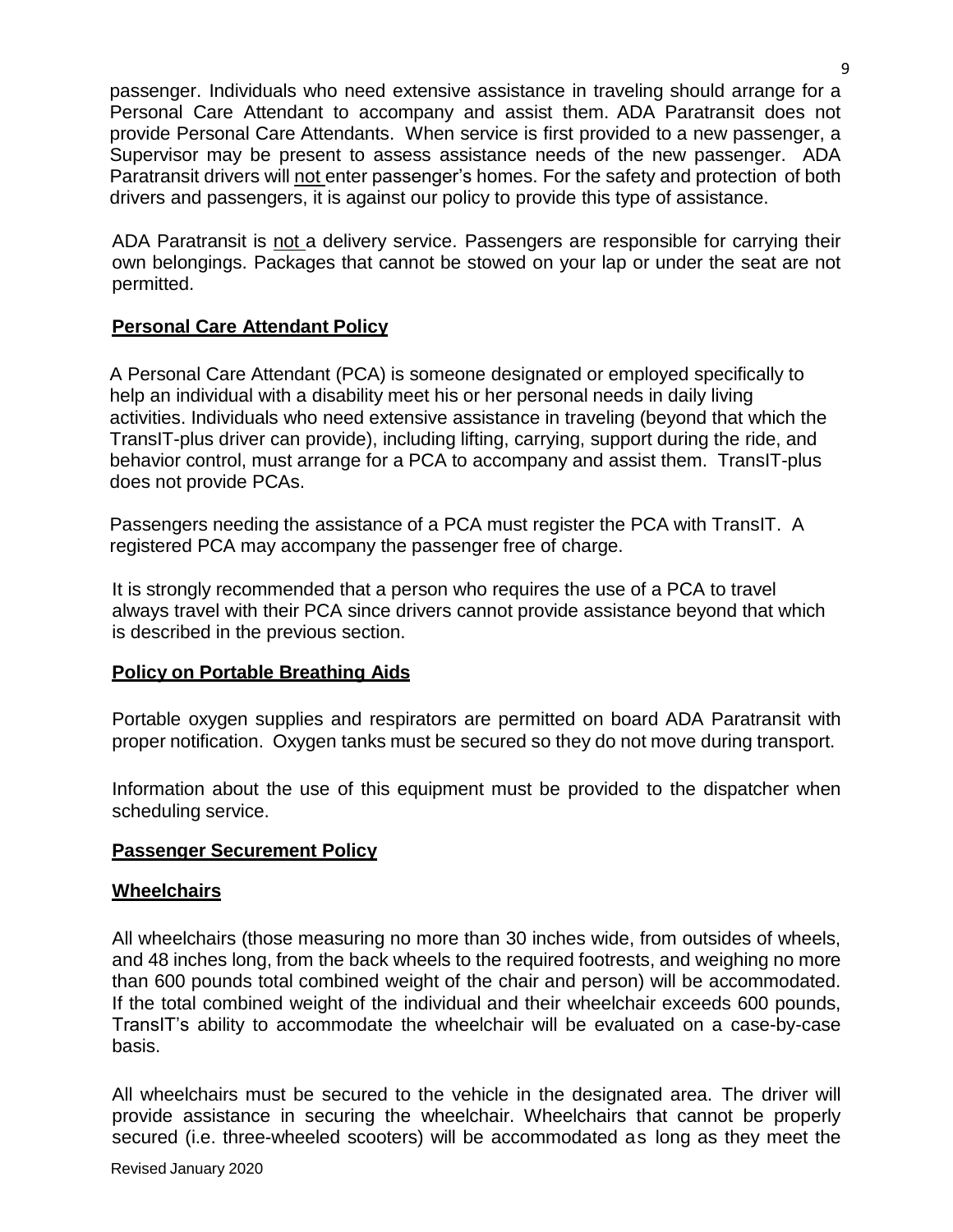size and weight restrictions above and fit within the securement area.

An individual using a wheelchair may transfer to a regular seat on the vehicle so long as they are able to accomplish the transfer independently or with the assistance of a Personal Care Attendant. Drivers will not lift passengers.

## **Seat Belts**

TransIT strongly recommends that all passengers wear seatbelts in vehicles equipped with them; persons traveling in the front seat of sedans or vans are required to wear them. Persons using wheelchairs should be secured to their chairs in addition to having their wheelchairs secured to the vehicle. The driver will provide assistance in fastening seatbelts upon request.

#### <span id="page-9-0"></span>**Child Safety Seats**

All children less than 8 years of age or 80 pounds in weight must be secured in a child safety seat. TransIT will provide the safety seat with advanced notice.

#### <span id="page-9-1"></span>**Lift Use Policy**

TransIT strongly recommends that persons who wish to use the lift to board do so only when seated in a wheelchair. Persons who do not use wheelchairs but wish to use the lift to board or de-board the vehicle should inform the dispatcher when scheduling service. This is necessary for vehicle scheduling considerations. If requested in advance, ADA Paratransit will provide a manual wheelchair for use when riding the lift.

## <span id="page-9-2"></span>**Visitor Policy**

Out-of-town visitors will be eligible for ADA Paratransit if they are eligible to use the ADA Paratransit provided by their home system. Visitors must provide proof of residence outside of Frederick County, and ADA Paratransit certification from their home system. If a visitor's home system does not provide ADA Paratransit certification, other documentation is required to justify the individual's claim to eligibility (such as a doctor's letter). Visitors will be provided only 21 days of ADA Paratransit service per calendar year. Individuals intending to use the service for more than 21 days will be required to apply for certification.

#### <span id="page-9-3"></span>**PROCEDURES**

#### <span id="page-9-4"></span>**How to Apply for ADA Paratransit Certification**

To register for ADA Paratransit, an application must be completed and approved by the Operations Manager. Applications are available at the TransIT office, 1040 Rocky Springs Road, Frederick, MD 21702, 301600.2065. The application is also available online at [www.FrederickCountyMD.gov/transit.](http://www.frederickcountymd.gov/transit)

Revised January 2020 The application requests information about the nature, extent, functional effect, and duration of your disability. Professional certification is also required. Your physician, caseworker, or other professional familiar with your disability and functional abilities must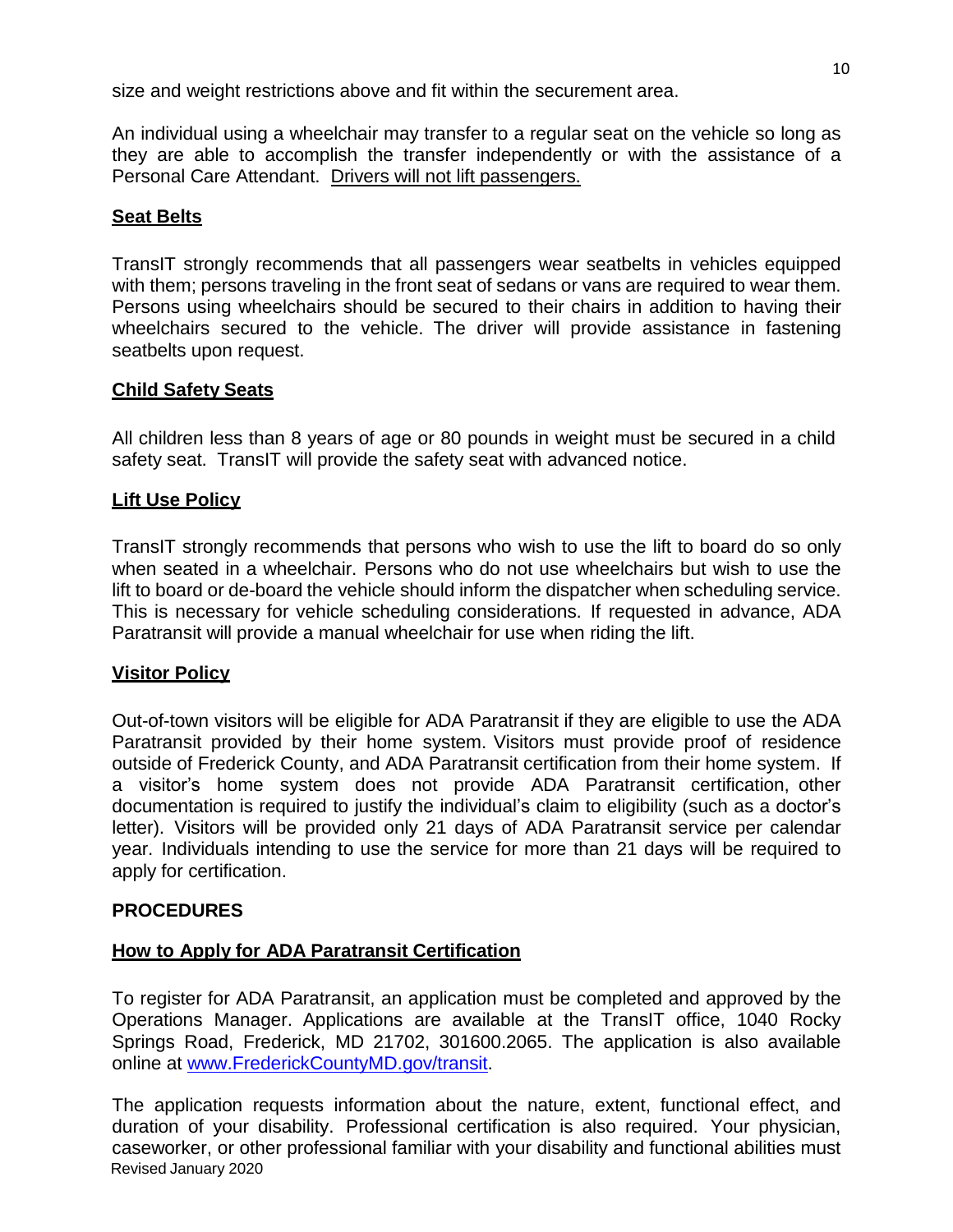complete this part.

Once your completed application is submitted, the Operations Manager (TransIT's ADA coordinator) will evaluate your application, make a determination, and send you written confirmation of the decision within 21 calendar days. If you have not received a written response within 21 calendar days of submitting your application, you will be presumed eligible for services until you have been notified.

Written notification from TransIT's Operations Manager will serve as your temporary ADA Paratransit ID. You may obtain an ADA Paratransit photo ID by scheduling an appointment on photo ID days (offered periodically throughout the year). You may use your TransIT ADA Paratransit ID to qualify for visitor eligibility on ADA Paratransit services in many other cities throughout the U.S.

## <span id="page-10-0"></span>**How to Appeal if Your Application for ADA Paratransit is Denied**

If your application is denied, you will receive a letter describing why you were denied eligibility and how you can appeal the decision.

Denied applicants have 60 days to file a written appeal with the ad hoc Appeals Review Committee. The applicant may receive a hearing in-person, if desired. The Appeals Committee will have 30 days from the date of the appeal to render a decision. After 30 days, the applicant will be presumed eligible until a decision has been reached.

#### <span id="page-10-1"></span>**How to Schedule a Trip**

Call the TransIT Dispatcher at **301.600.1725** between 8:00 a.m. – 4:00 p.m., Monday – Friday, at least one (1) business day before your appointment time (reservations are accepted up to 10 days in advance). You will hear the following options:

- To schedule a paratransit trip, please press 1.
- If you need to check on an existing trip for today, cancel a ride, or speak to a TransIT dispatcher, press 2.
- To schedule deviations or courtesy stop pickups on connectors or shuttle, press 0 .
- Press 9 to repeat message.

Hearing-impaired customers can use Maryland TDD Relay System, 1.800.735.2258 to contact TransIT to schedule a trip.

<span id="page-10-2"></span>We strongly recommend that you call to schedule your trip as soon as possible, up to 10 days ahead of time. If you are scheduling a trip for the next day, we strongly recommend you call during office hours on the business day preceding the requested trip. Please keep in mind that if you leave a voice-mail message for next-day service, you must be ready one hour (60 minutes) in advance of your requested pick-up time because the dispatcher may be unable to confirm your pick-up time before the driver arrives. Your trip may be scheduled up to one hour earlier or later than your requested pick-up time to use our available resources in the most efficient manner. Remember, the easiest way is to call the dispatcher during office hours.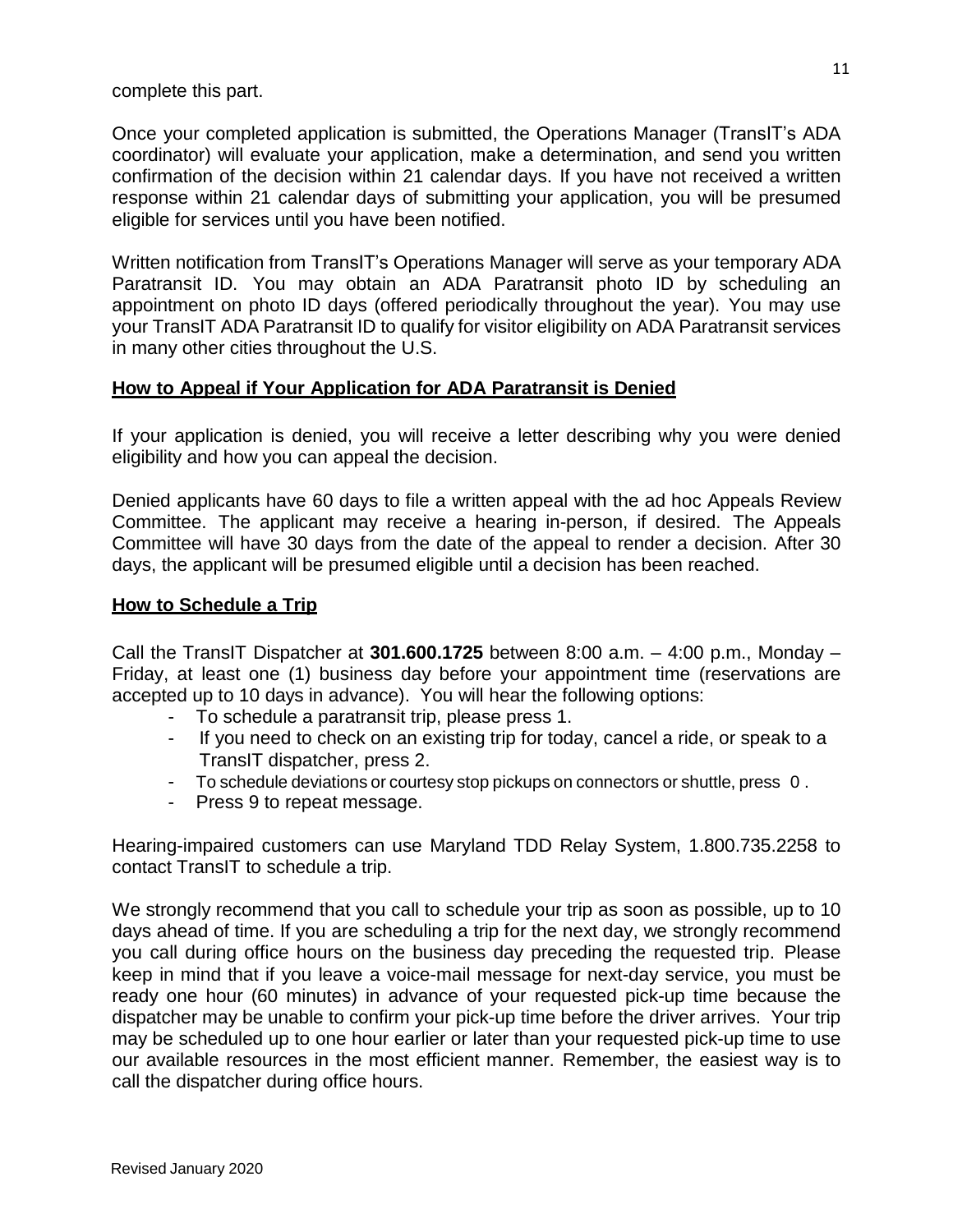#### **What Information the Dispatcher Will Need**

When you call to schedule your trip, please be prepared to give the dispatcher the following information.

- 1. The fact that you are scheduling an ADA Paratransit trip.
- 2. Your name.
- 3. Your daytime telephone number and a telephone number where you can be reached at least 60 minutes prior to travel time.
- 4. The date on which you would like to make the trip.
- 5. Where and when you would like to be picked up.
- 6. Where and when you need to be dropped off.
- 7. The time you wish to return, if a return trip is needed.
- 8. Special assistance needed or other considerations (for example, if you use a wheelchair or travel with a PCA or service animal).
- 9. Whether or not an additional companion will be traveling with you.

Trips will not be scheduled until complete trip information is received. Your trip may be scheduled up to one hour (60 minutes) earlier or later than your requested pick-up time in order to serve as many people as possible and use our vehicles in the most efficient manner.

The dispatcher will schedule your trip and let you know when you should be ready to be picked up. If you leave a voice-mail message for next-day service, you must also provide a requested pick-up time and be ready one hour (60 minutes) in advance of your requested pick-up time.

Please note that you must also schedule your return trip at least one day in advance. ADA Paratransit does not provide return trips on a will-call basis.

**If your pick-up or drop-off locations or travel times do not fall within the ADA Paratransit service area or days and hours of service, we will not be able to provide the trip as ADA Paratransit, but may be able to offer TransIT-plus service.**

#### <span id="page-11-0"></span>**How to Cancel a Trip**

If you change your mind or are unable to make your scheduled trip, please let the dispatcher know as soon as possible, but at least before 4:00 p.m. the day before your scheduled trip. If you do not cancel your trip in advance, it will be considered a "no-show" (see "No Show" Policy) and could result in suspension of service.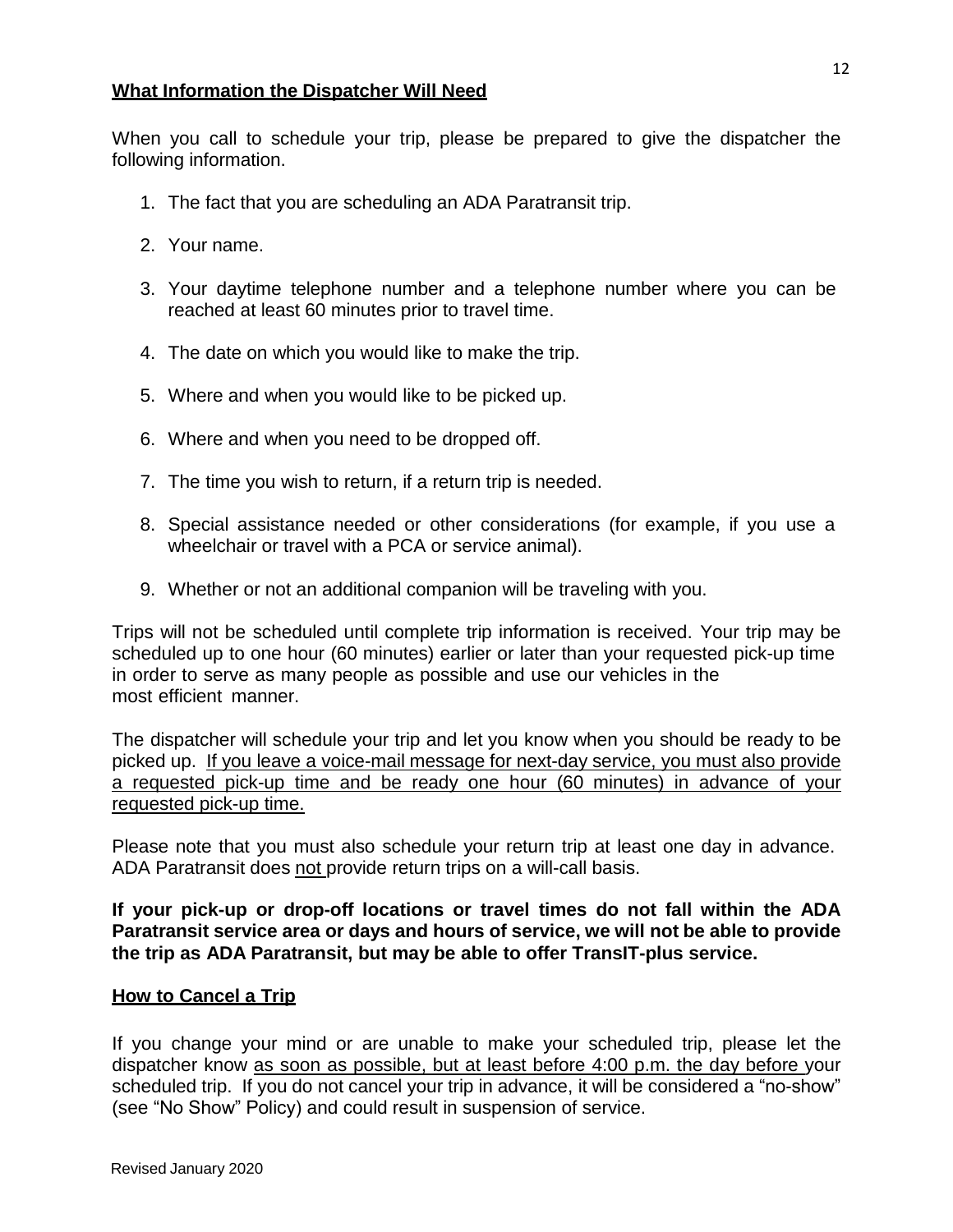#### <span id="page-12-0"></span>**How to Pay the Fare**

Each time you board the vehicle you must pay the fare in exact change or by tickets. The fare for ADA Paratransit is \$3.00 each way. Your companion (permitted only if scheduled in advance) must also pay the \$3.00 fare. If your ADA eligibility card shows that you require a PCA, your PCA will not be charged a fare.

#### <span id="page-12-1"></span>**How to Purchase Tickets**

A Multi-trip ticket costs \$15.00 and can be purchased through the mail, in person, or via the phone by credit card.

## <span id="page-12-2"></span>**By Mail**

To purchase tickets by mail, send a check or money order payable to Frederick County Treasurer, along with a TransIT order form stating the number of TransIT-plus tickets requested to: (Please allow  $1 - 2$  weeks for delivery)

Operations Manager TransIT Services of Frederick County 1040 Rocky Springs Road Frederick, MD 21702

## <span id="page-12-3"></span>**In Person**

Tickets may be purchased at the following locations:

- Frederick County Senior Services Division at 1440 Taney Ave., Mon-Fri 8:30 am-4:00 pm.
- Frederick County Treasurer's Office at 30 North Market St., Mon-Fri 8:00 am- 4:00 pm.

## **By Phone**

Call TransIT at (301) 600-2065 option 2, to purchase tickets with a credit card.

Cash or checks payable to the Frederick County Treasurer are accepted. Credit cards are also accepted for payment via phone or walk in customers. All credit card ticket purchases will receive a 2.5% surcharge on the transaction total.

## <span id="page-12-4"></span>**How to File a Compliment, Complaint, or Suggestion**

If you would like to recognize a driver or other member of our staff for excellent service, to file a complaint, or to make a suggestion for how we can provide you with better service, please use one of our mail-back cards supplied on the vehicle or write to:

TransIT Services of Frederick County 1040 Rocky Springs Road Frederick, MD 21702

Revised January 2020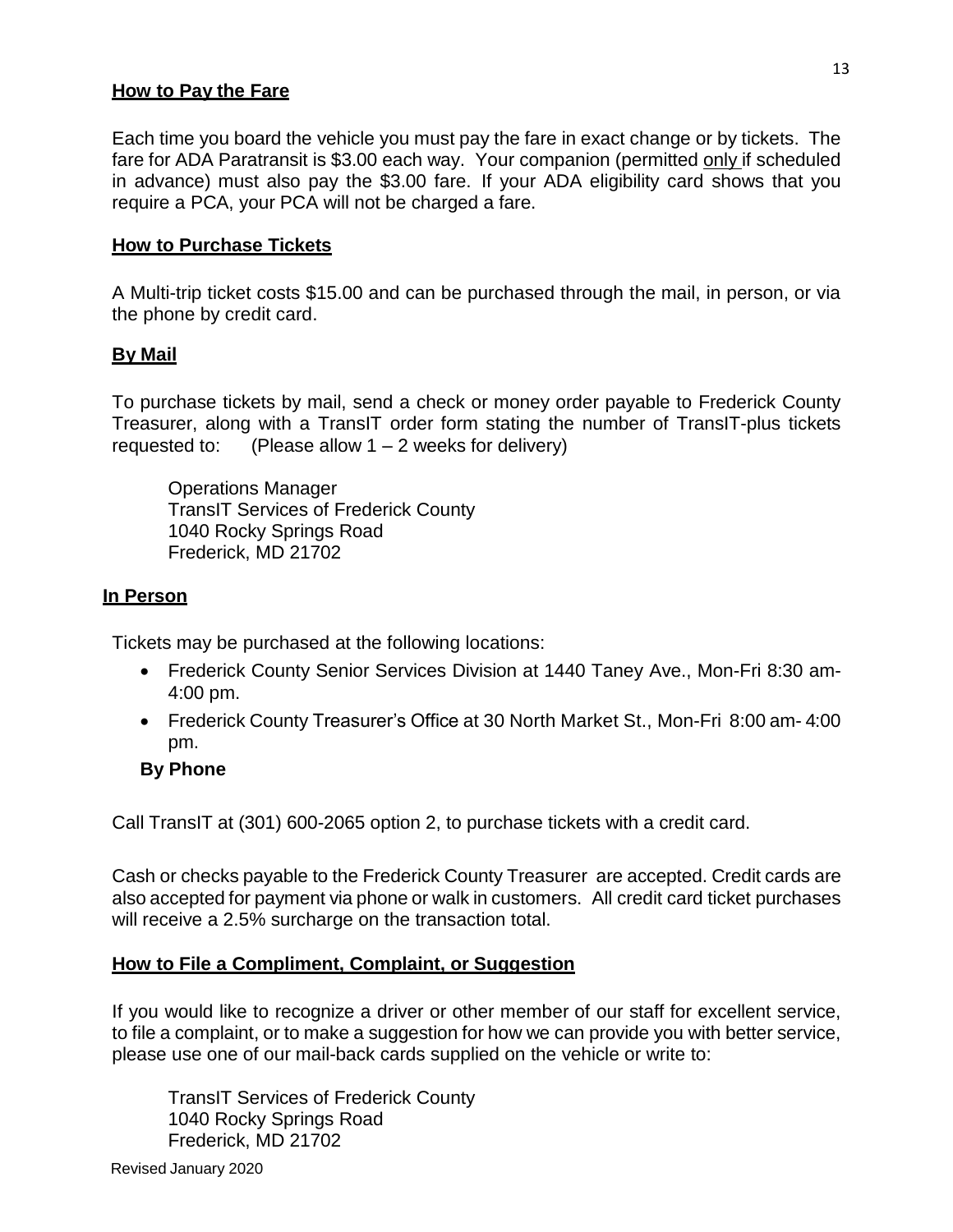You may also email [transit@frederikcountymd.gov](mailto:transit@frederikcountymd.gov) or call the Operations Manager at (301)-600-2065, Monday – Friday, from 8:00 a.m. to 5:00 p.m. Be sure to provide your name and telephone number or address if you would like a response.

## <span id="page-13-0"></span>**PASSENGER RIGHTS AND RESPONSIBILITIES**

## <span id="page-13-1"></span>**The passenger has the right to:**

- 1. Safe, comfortable, and courteous service.
- 2. On-time service as scheduled by the dispatcher.
- 3. Information presented in an appropriate format.
- 4. Appeal any actions that result in a denial of service.

## <span id="page-13-2"></span>**The passenger has the responsibility to:**

- 1. Be ready for the driver by the scheduled pick-up time.
- 2. Inform the dispatcher of any special assistance needs.
- 3. Cancel by 4:00 p.m. the day before the scheduled trip.
- <span id="page-13-4"></span><span id="page-13-3"></span>4. Inform TransIT of any service problems (or exemplary service).

## **OTHER SERVICES WHICH MAY MEET YOUR TRANSPORTATION NEEDS**

## **Public Transit**

TransIT operates fixed-route bus service in Frederick City from 6:00am to 9:35 p.m. Monday through Thursday, 6:00a.m. to 9:45 p.m. on Friday, and 7:30 a.m. to 9:35 p.m. on Saturday. During these times, our wheelchair-accessible buses circulate through most of the City of Frederick and serve medical, shopping, employment, and education centers. Six routes operate as deviated-fixed routes. These routes operate on a regular schedule for use by all customers and can deviate within  $\frac{3}{4}$  mile corridor for passengers who are functionally unable to board the bus at a schedule time point because of a disability. Call (301) 600-2065 for more information or to schedule a route deviation.

TransIT operates shuttle service between Frederick and Brunswick/Jefferson, Emmitsburg/Thurmont, East Frederick, North Frederick ,Point of Rocks and the Route 85/Crestwood Boulevard business corridor.

For more information, please call (301) 600-2065, or check our website: [www.frederickcountymd.gov/transit.](http://www.frederickcountymd.gov/transit). Schedules are also available by mail, on board TransIT vehicles, or at the following additional locations: Frederick County Treasurer Office, Frederick County Senior Services Division, City Hall, C. Burr Artz library, FCC Bookstore and Adult Services, Frederik County Chamber of Commerce, Frederick County Visitors Center, Boscov's, Francis Scott Key Mall, and many other community service organizations. TransIT Connector route information is also available on Google Transit.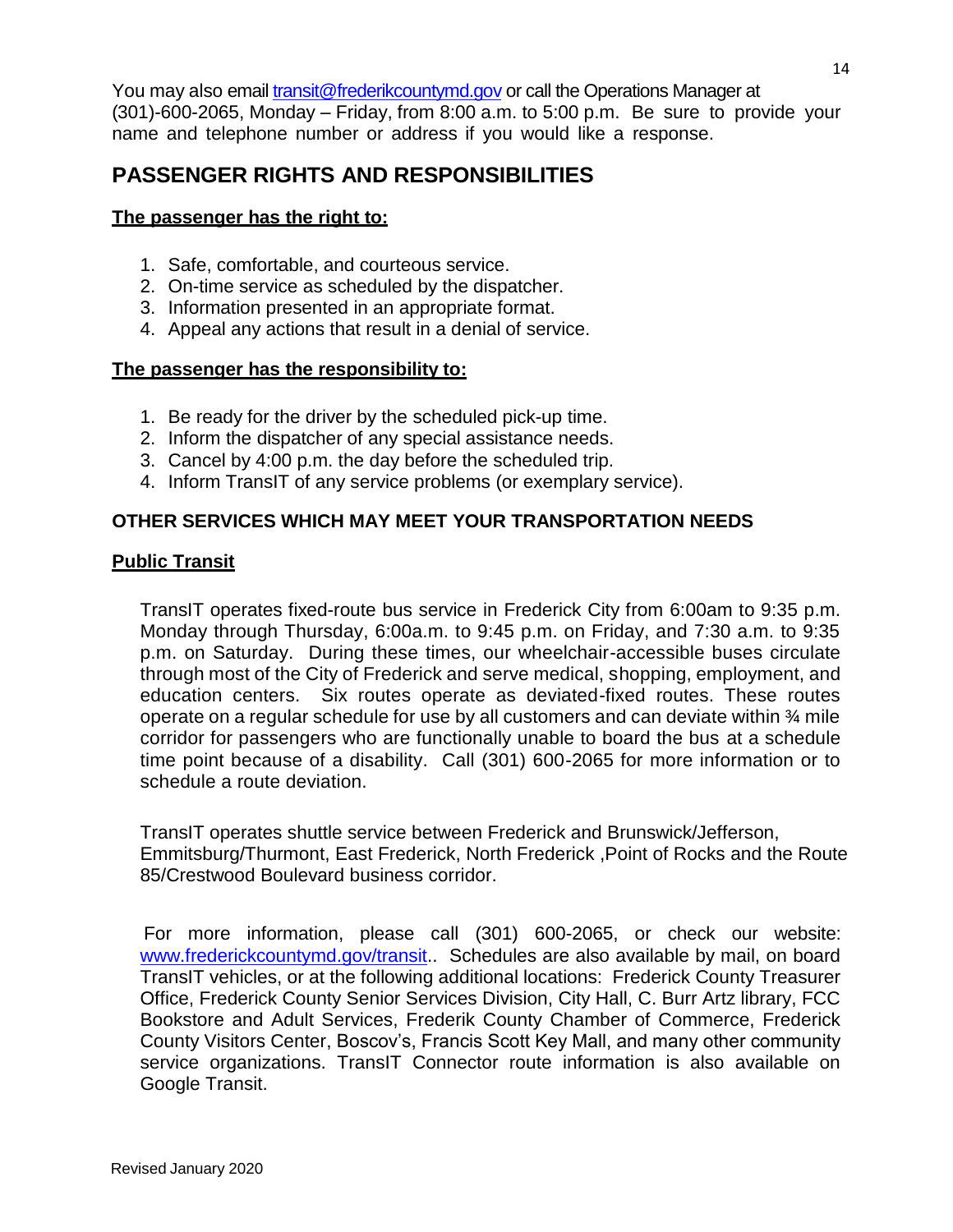## <span id="page-14-0"></span>**Reduced Fare Program**

Senior citizens and persons with disabilities are eligible for reduced fares on our fixedroute bus services upon presentation of a reduced fare ID card. For more information about the reduced fare program and how to get an ID card, please call (301)-600-2065.

#### <span id="page-14-1"></span>**Travel Training**

For assistance in learning to use the fixed-route system, view the travel training video, "Road to Travel Independence," on TransIT's website. Additional training, including the video and travel planning assistance, is available. For more information, please contact the Operations Manager at (301)-600-2065.

#### <span id="page-14-2"></span>**TransIT-plus Paratransit**

TransIT-plus is our county-wide demand-response shared-ride paratransit service for senior citizens, persons with disabilities, and, for medical trips only, persons with valid medical assistance cards**.** Medical trips are prioritized, although other types of trips may be provided to senior citizens and persons with disabilities on a space-available basis. Transit-plus service is available Monday – Friday from 8:00 a.m. to 4:00 p.m. Fares for medical trips are \$2.00 cash each way (\$1.50 if using the TransIT-plus Multi-Trip ticket) and \$3.00 each way for other trips (\$2.50 if using the Multi-Trip ticket). Eligible Medical Assistance cardholders ride at no charge.

If you are eligible for ADA Paratransit, you are also eligible for TransIT-plus. TransITplus costs less for medical trips, but ADA Paratransit may be more convenient for you.

For more information, please call (301)-600-2065.

#### **Taxi Access Program (TAP)**

TransIT-plus users are eligible after 3 months for the Taxi Access Program (TAP). For more information on TAP, please visit [https://www.frederickcountymd.gov/6483/Taxi-](https://www.frederickcountymd.gov/6483/Taxi-Access-Program)[Access-Program.](https://www.frederickcountymd.gov/6483/Taxi-Access-Program)

TAP **is not** paratransit under the Americans with Disabilities Act (ADA) and is not a replacement for TransIT-plus service. The TAP service is not part of TransIT-plus, but rather a separate Frederick County service utilizing local transportation companies. Customers deal directly with the transportation companies. TransIT-plus does not